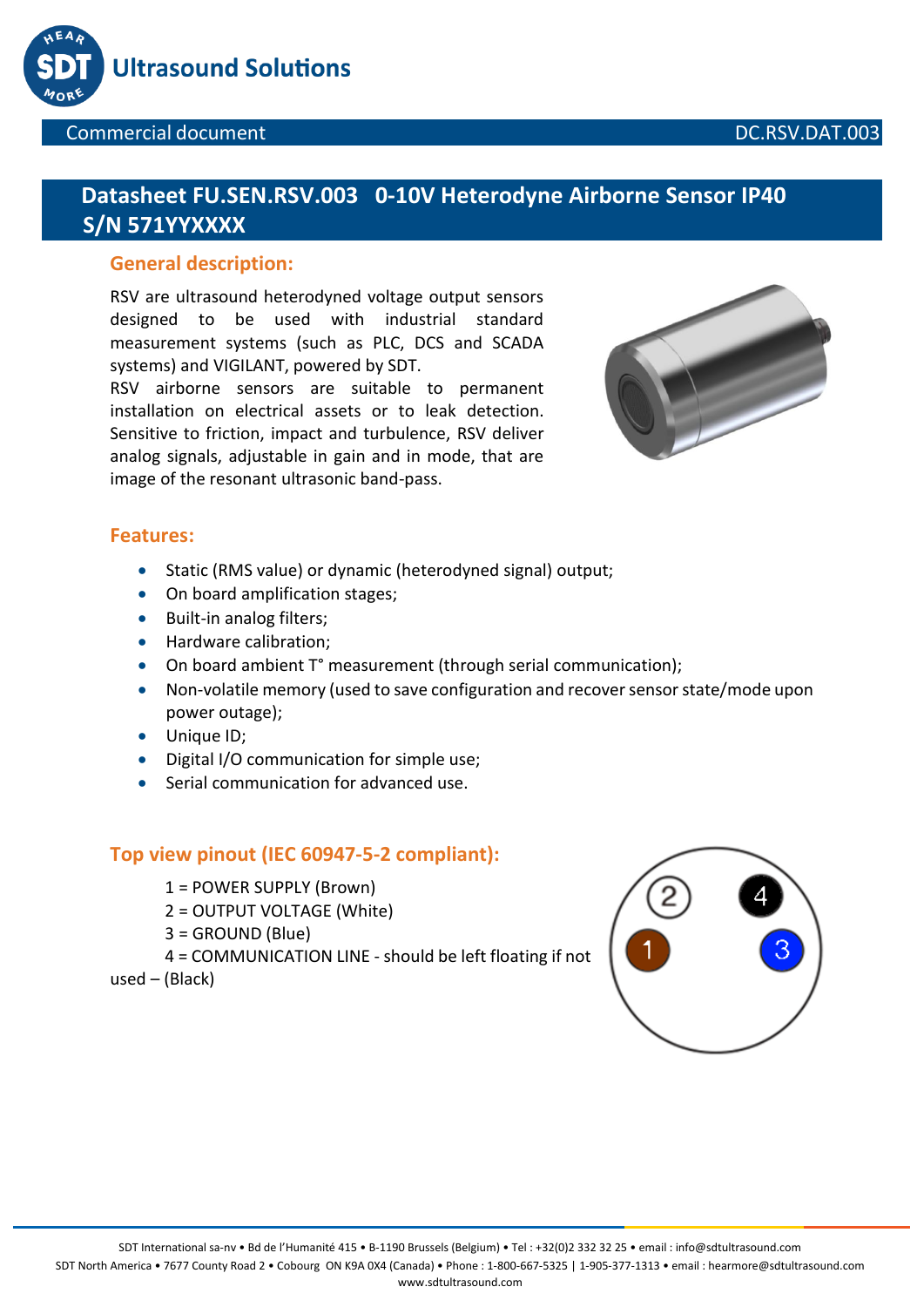# **Technical specifications:**

| <b>General specifications</b>                           |                                                                                                                                                                                                       |
|---------------------------------------------------------|-------------------------------------------------------------------------------------------------------------------------------------------------------------------------------------------------------|
| Dimensions [mm]                                         | 49,0<br>6,160                                                                                                                                                                                         |
| Function                                                | Resonant ultrasound airborne sensor with heterodyned output                                                                                                                                           |
| Type of transducer                                      | Piezo electric ceramic                                                                                                                                                                                |
| Materials                                               | Housing: Stainless steel                                                                                                                                                                              |
|                                                         | Connector plate: Aluminum                                                                                                                                                                             |
| Weight                                                  | 135 Gram / 4.8 Oz                                                                                                                                                                                     |
| IP rating                                               | <b>IP40</b>                                                                                                                                                                                           |
| Tests/approvals<br><b>EMC</b><br>(Directive 2014/30/EU) | EN 61326-1:2013<br>$\bullet$<br>EN 55011: 2016 + A1:2017<br>EN 61000-4-2:2009<br>EN 61000-4-3:2006 + A1:2008 + IS1:2009 + A2:2010<br>٠<br>EN 61000-4-4:2013<br>EN 61000-4-6:2014<br>EN 61000-4-8:2010 |
| <b>Installation</b>                                     |                                                                                                                                                                                                       |
| Power supply                                            | 10 [V] to 30 [V]                                                                                                                                                                                      |
| Maximum consumption                                     | $1.2$ [W]                                                                                                                                                                                             |
| Operating temperature                                   | -20 [°C] to +70 [°C]                                                                                                                                                                                  |
| Pinout voltage                                          | <b>GROUND to VDD</b>                                                                                                                                                                                  |
| Recommended<br>maximum cable length                     | 30 [m] / 100 [feet]                                                                                                                                                                                   |
| Mounting options                                        | See accessories                                                                                                                                                                                       |

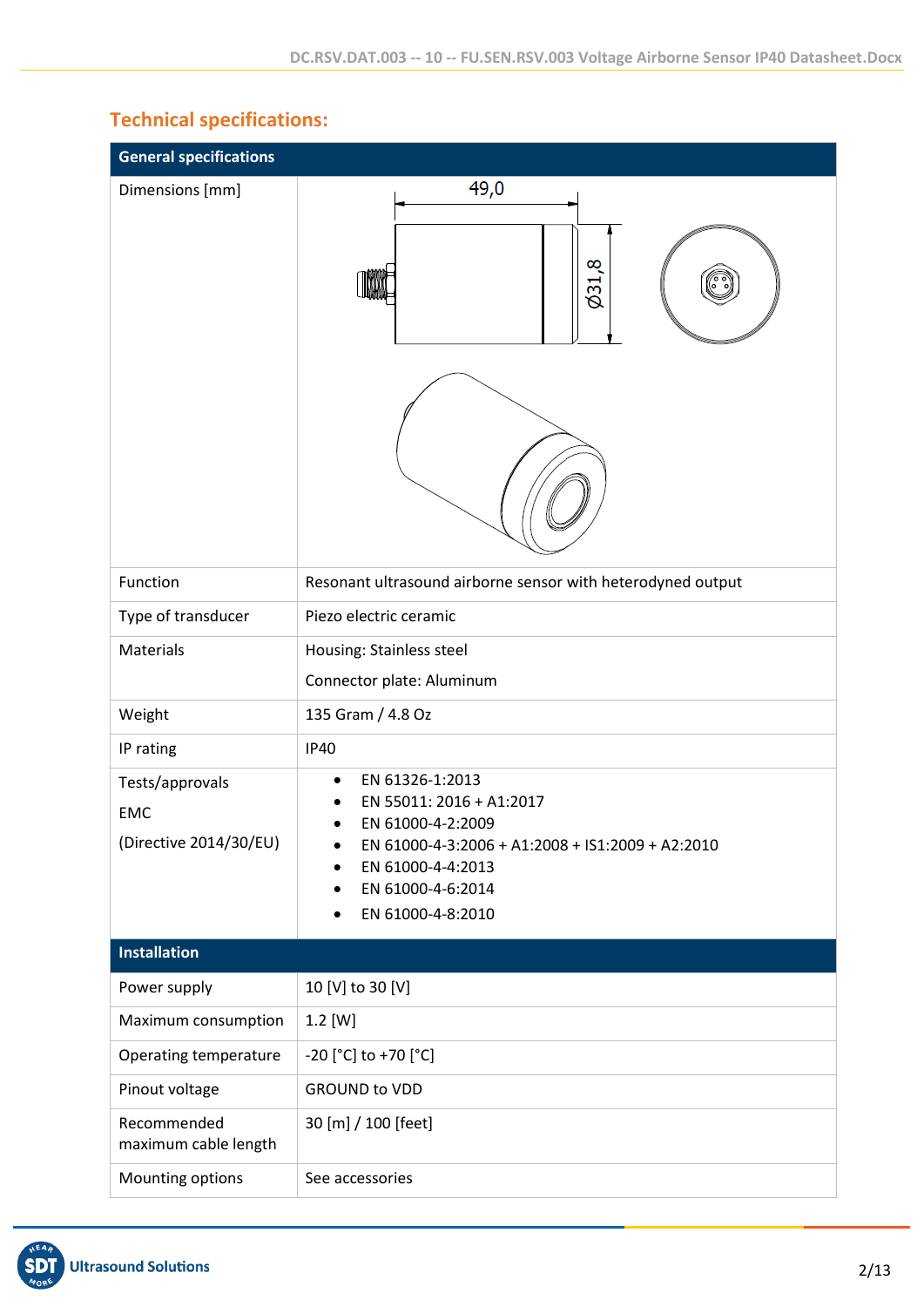| <b>Sensor signal (Typical)</b>             |                                                                                                        |
|--------------------------------------------|--------------------------------------------------------------------------------------------------------|
| Resonant frequency                         | 40 [kHz] +/- 2 [kHz]                                                                                   |
| Gain range                                 | 0 [dB] to 60 [dB]                                                                                      |
| Gain step                                  | 12 [dB]                                                                                                |
| Connector size                             | M8 - 4 pin                                                                                             |
| <b>Heterodyned signal (Typical)</b>        |                                                                                                        |
| Heterodyne frequency                       | 38.5 [kHz] +/- 1 [kHz]                                                                                 |
| Bandwidth                                  | [0.25 - 4] [kHz], image of the ultrasonic signal                                                       |
| <b>RMS Time Period</b>                     | 1 [s] (static mode only)                                                                               |
| Absolute maximum                           | 0.5 [V] to 10 [V]                                                                                      |
| voltage range                              | *Adjust the Gain if the voltage output is not within [1-5 V]                                           |
| Full measuring range                       | ~ 32-106 [dBµV <sub>RMS</sub> ] (in static mode)                                                       |
| <b>Factory configuration</b>               |                                                                                                        |
| Signal mode                                | Dynamic (sampleable from 10 kHz, referring to your recording<br>instrument/PLC/VIGILANT dynamic input) |
| Gain                                       | 60 dB                                                                                                  |
| <b>Optional accessories offered by SDT</b> |                                                                                                        |
|                                            | Cables with Straight M8 Connector - PUR RAL7021 -25°C.+90°C IP65 - STRAIGHT SHIELDED                   |
| FU.RSC.CABL.01.015-1                       | SENSOR-/ACTOR CABLE M8 4PF <> FREE END 1.5m                                                            |
| FU.RSC.CABL.01.030-1                       | SENSOR-/ACTOR CABLE M8 4PF <> FREE END 3.0m                                                            |
| FU.RSC.CABL.01.050-1                       | SENSOR-/ACTOR CABLE M8 4PF <> FREE END 5.0m                                                            |
| FU.RSC.CABL.01.100-1                       | SENSOR-/ACTOR CABLE M8 4PF <> FREE END 10.0m                                                           |
| FU.RSC.CABL.01.200-1                       | SENSOR-/ACTOR CABLE M8 4PF <> FREE END 20.0m                                                           |
| FU.RSC.CABL.01.XXX-1                       | SENSOR-/ACTOR CABLE M8 4PF <> FREE END XX.Xm                                                           |
|                                            | Cables with 90° M8 Connector - PUR RAL7021 -25°C.+90°C IP65 - SHIELDED                                 |
| FU.RSC.CABL.02.015-1                       | SENSOR-/ACTOR CABLE M8 4PF 90° <> FREE END 1.5m                                                        |
| FU.RSC.CABL.02.030-1                       | SENSOR-/ACTOR CABLE M8 4PF 90° <> FREE END 3.0m                                                        |
| FU.RSC.CABL.02.050-1                       | SENSOR-/ACTOR CABLE M8 4PF 90° <> FREE END 5.0m                                                        |
| FU.RSC.CABL.02.100-1                       | SENSOR-/ACTOR CABLE M8 4PF 90° <> FREE END 10.0m                                                       |
| FU.RSC.CABL.02.200-1                       | SENSOR-/ACTOR CABLE M8 4PF 90° <> FREE END 20.0m                                                       |
| FU.RSC.CABL.02.XXX-1                       | SENSOR-/ACTOR CABLE M8 4PF 90° <> FREE END XX.Xm                                                       |
| <b>Connector to complete assembly</b>      |                                                                                                        |

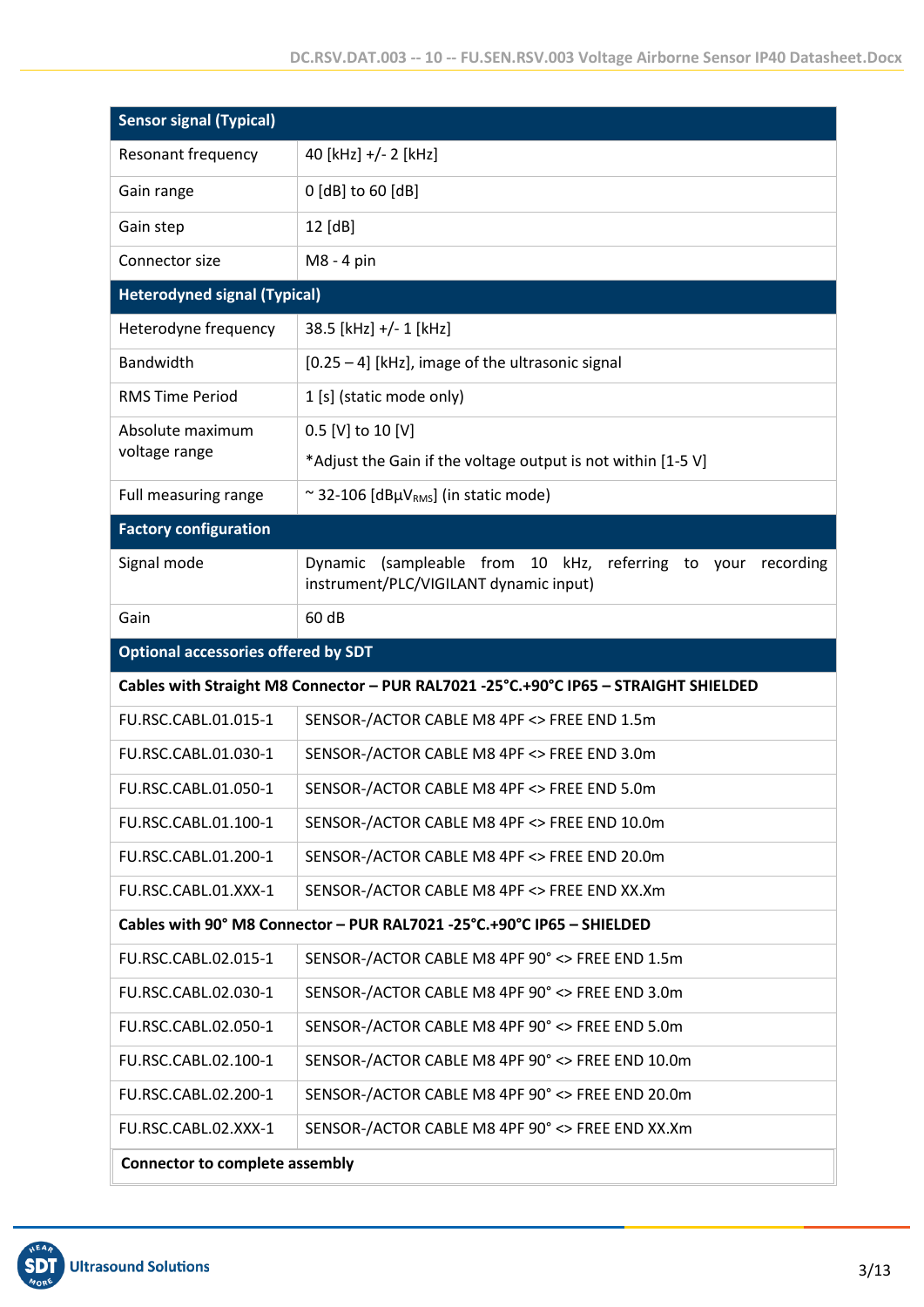| SICOCA-M8-4MSS-01           | CABLE CONNECTOR M8 4PM SHIELDED STRAIGHT A-KEY w/SCREW<br><b>TERMINAL</b>                           |
|-----------------------------|-----------------------------------------------------------------------------------------------------|
| SICOCA-M8-4FSS-01           | CABLE CONNECTOR M8 4PF SHIELDED STRAIGHT A-KEY w/SCREW<br><b>TERMINAL</b>                           |
| <b>SHIELDED</b>             | Cables with straight M8 connector 4PM <> M8 4PF - PUR BLACK -25°C.+80°C IP65 - STRAIGHT             |
| FU.RSC.CABL.05.015-1        | SENSOR-/ACTOR CABLE M8 4PM <> M8 4PF 1.5m                                                           |
| FU.RSC.CABL.05.030-1        | SENSOR-/ACTOR CABLE M8 4PM <> M8 4PF 3.0m                                                           |
| FU.RSC.CABL.05.050-1        | SENSOR-/ACTOR CABLE M8 4PM <> M8 4PF 5.0m                                                           |
| FU.RSC.CABL.05.100-1        | SENSOR-/ACTOR CABLE M8 4PM <> M8 4PF 10m                                                            |
| FU.RSC.CABL.05.200-1        | SENSOR-/ACTOR CABLE M8 4PM <> M8 4PF 20m                                                            |
| FU.RSC.CABL.05.XXX-1        | SENSOR-/ACTOR CABLE M8 4PM <> M8 4PF XX.Xm                                                          |
| <b>Mounting accessories</b> |                                                                                                     |
| FA.RSC.ACC.001-01           | 4-20mA Heterodyne Mounting Accessories/Brackets<br>R20<br>ສ<br>2<br>40<br>R <sub>20</sub><br>٩<br>ຂ |
| FU.RSC.ACC.001              | Configuration Interface (see DC.RSC.DAT.015)                                                        |

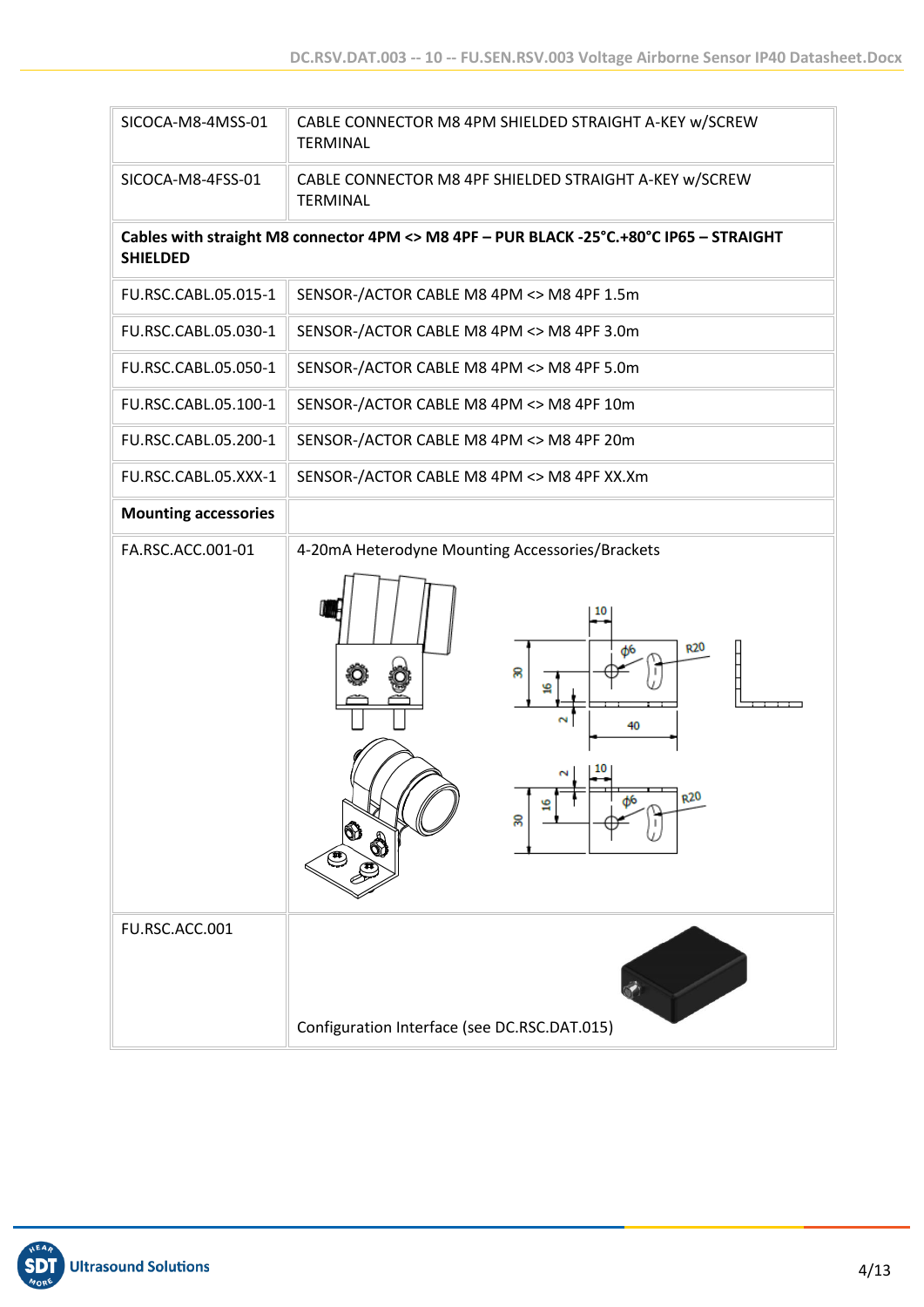

# **Normalized heterodyned response curve (typical):**

## **Beam angle:**



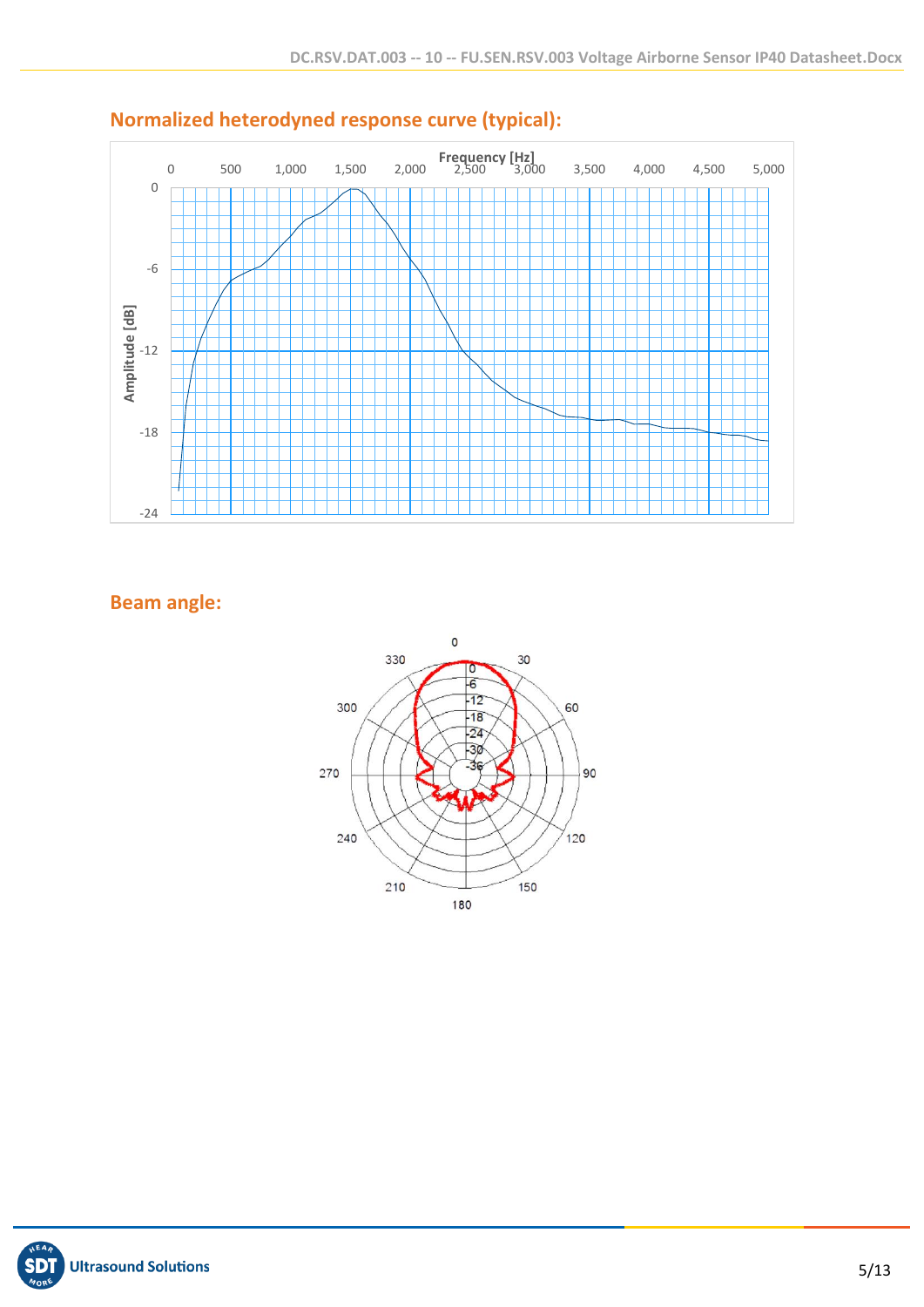## **Wiring configuration:**



## **Output equation in static mode:**

- (1) Sensor signal  $[V<sub>RMS</sub>] =$ (  $\frac{Voltage \, [V_{DC} \, in \, V]}{25}$ linear Gain
- (2) Sensor signal  $[dB\mu V] = 20 x Log \left( \frac{Voltage [V_{DC} in v]}{25} \right) Gain [dB] + 120$
- (2')  $Sensor$  signal  $[dB\mu V] \sim 3.32$  x  $Voltage$   $[V_{DC}$  in  $V] + 91 Gain[dB]$

In static mode, for convenience, SDT recommends expressing the sensor output in  $[dB\mu V]$  using (2) or (2') since the output refers to the RMS indicator. Please refer to the approximation of the logarithmic scale given in (2'), in case you cannot enter the logarithmic relationship in your acquisition system. Approximating the logarithmic scale in the retain measurement range introduces a maximum related inaccuracy of +/- 2 dB.

| Gain $\lfloor dB \rfloor$ | <b>Linear Gain</b> | Sensitivity $[V]/[V]$ | Offset/ $V_{bias}[V]$ | Optimal range $\left[dB\mu V_{RMS}\right]$ |
|---------------------------|--------------------|-----------------------|-----------------------|--------------------------------------------|
| 0                         |                    | 25                    | 0                     | $[92-106]$                                 |
| 12                        | 4                  | 100                   | 0                     | $[80-94]$                                  |
| 24                        | 16                 | 400                   | 0                     | $[68-82]$                                  |
| 36                        | 63                 | 1575                  | 0                     | $[56 - 70]$                                |
| 48                        | 251                | 6275                  | 0                     | $[44-58]$                                  |
| 60                        | 1000               | 25000                 | 0                     | $[32 - 46]$                                |

*Table 1: Sensitivities according to the gain*

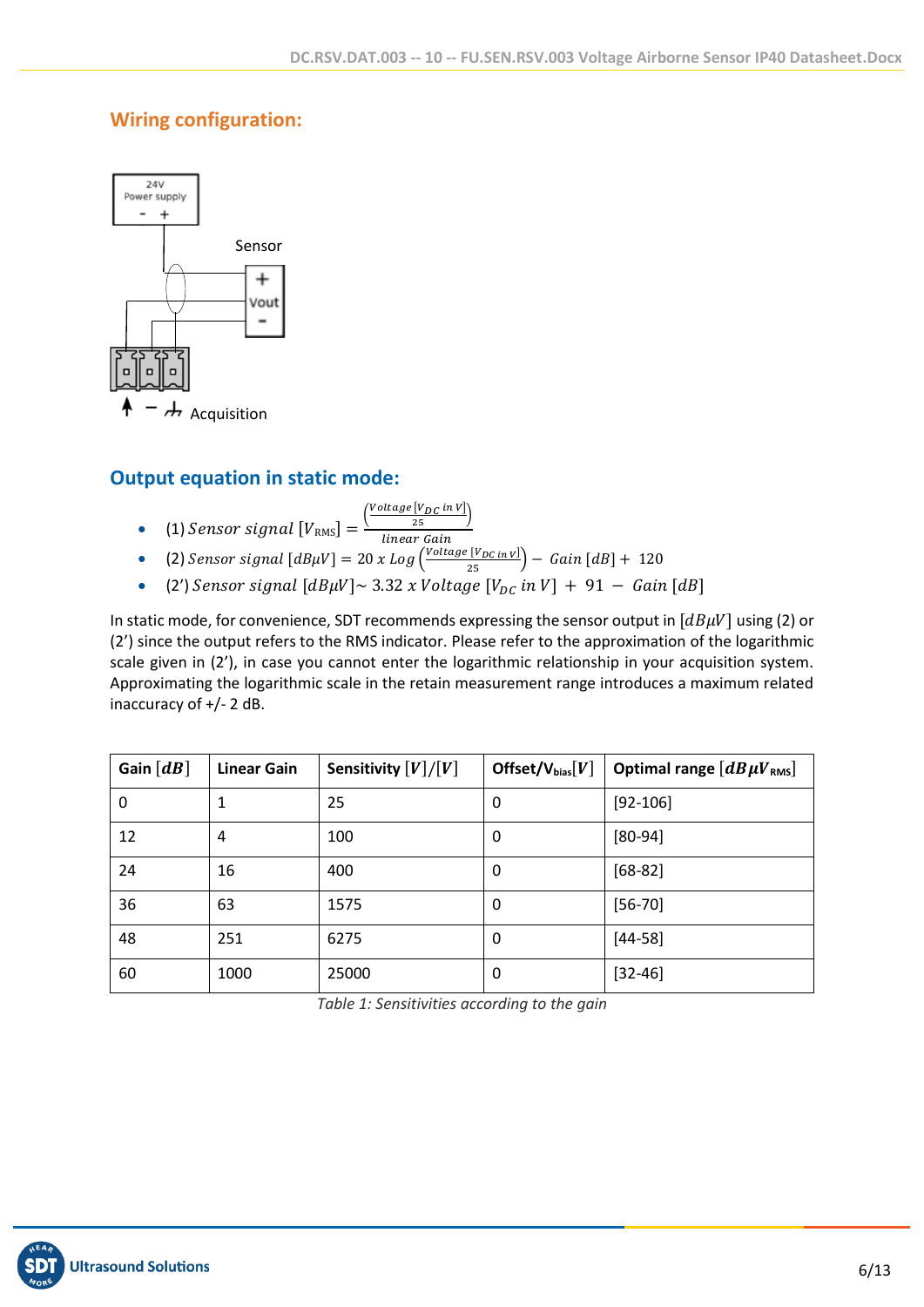

*Figure 1: Sensor signal in dBµV vs Voltage, for each gain*

|                                   |                      |      |      | Gain [dB]           |      |       |
|-----------------------------------|----------------------|------|------|---------------------|------|-------|
| <b>Voltage</b><br>$[V_{DC in V}]$ | 60                   | 48   | 36   | 24                  | 12   | 0     |
|                                   | Sensor signal [dBµV] |      |      |                     |      |       |
| $<$ 1                             |                      |      |      | Under-amplification |      |       |
| 1                                 | 32,0                 | 44,0 | 56,0 | 68,0                | 80,0 | 92,0  |
| 1,5                               | 35,6                 | 47,6 | 59,6 | 71,6                | 83,6 | 95,6  |
| $\overline{2}$                    | 38,1                 | 50,1 | 62,1 | 74,1                | 86,1 | 98,1  |
| 2,5                               | 40,0                 | 52,0 | 64,0 | 76,0                | 88,0 | 100,0 |
| 3                                 | 41,6                 | 53,6 | 65,6 | 77,6                | 89,6 | 101,6 |
| 3,5                               | 42,9                 | 54,9 | 66,9 | 78,9                | 90,9 | 102,9 |
| 4                                 | 44,1                 | 56,1 | 68,1 | 80,1                | 92,1 | 104,1 |
| 4,5                               | 45,1                 | 57,1 | 69,1 | 81,1                | 93,1 | 105,1 |
| 5                                 | 46,0                 | 58,0 | 70,0 | 82,0                | 94,0 | 106,0 |
| > 5                               |                      |      |      | Over-amplification  |      |       |

*Table 2 : Voltage conversions in static mode*

### **Output equation in dynamic mode:**

- $(3)$ Sensor signal  $[V] =$  $\left(\frac{Voltage [in\ V]-3[V_{bias}in\ V]}{1.2}\right)$ linear Gain
- (4) Sensor signal  $[dB\mu V] = 20$  x  $Log\left(\frac{Voltage [in V] 3[V_{bias in V}]}{12}\right)$  $\left(\frac{V_1 - S_1 V_{bias} \ln V_1}{1.2}\right) - Gain \left[dB\right] + 120$

In dynamic mode, SDT recommends expressing the sensor output in Voltage.

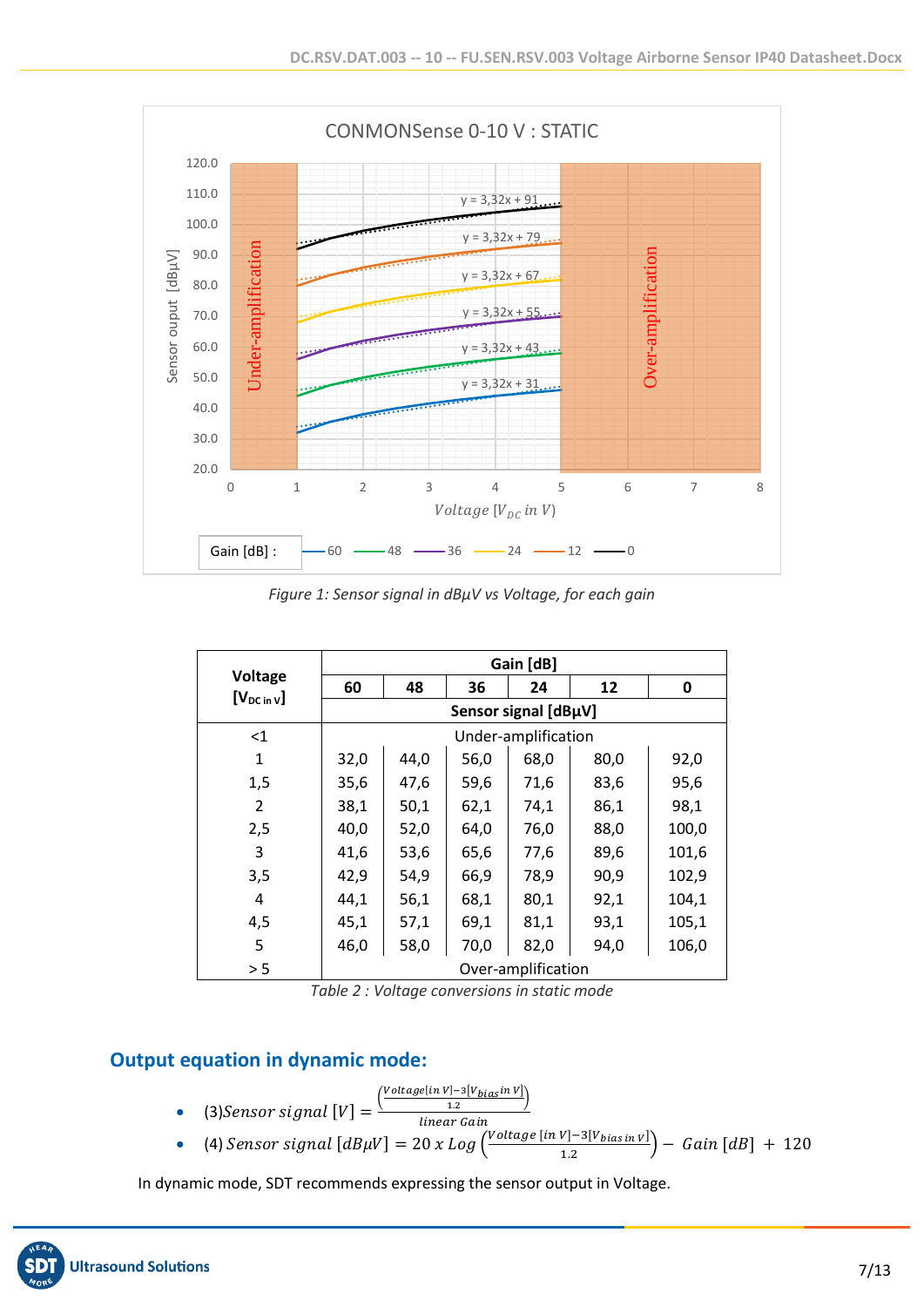| Gain $[dB]$ | <b>Linear Gain</b> | Sensitivity $[V]/[V]$ | Offset/ $V_{bias}[V]$ | Optimal range $[mV]$ |
|-------------|--------------------|-----------------------|-----------------------|----------------------|
| 0           | 1                  | 1.2                   | 3                     | $[-1666; +1666]$     |
| 12          | 4                  | 4.8                   | 3                     | $[-418; +418]$       |
| 24          | 16                 | 19.2                  | 3                     | $[-105; +105]$       |
| 36          | 63                 | 75.6                  | 3                     | $[-26; +26]$         |
| 48          | 251                | 301.2                 | 3                     | $[-6.6; +6.6]$       |
| 60          | 1000               | 1200                  | 3                     | $[-1.7; +1.7]$       |

*Table 3: Sensitivities according to the gain, in dynamic mode*



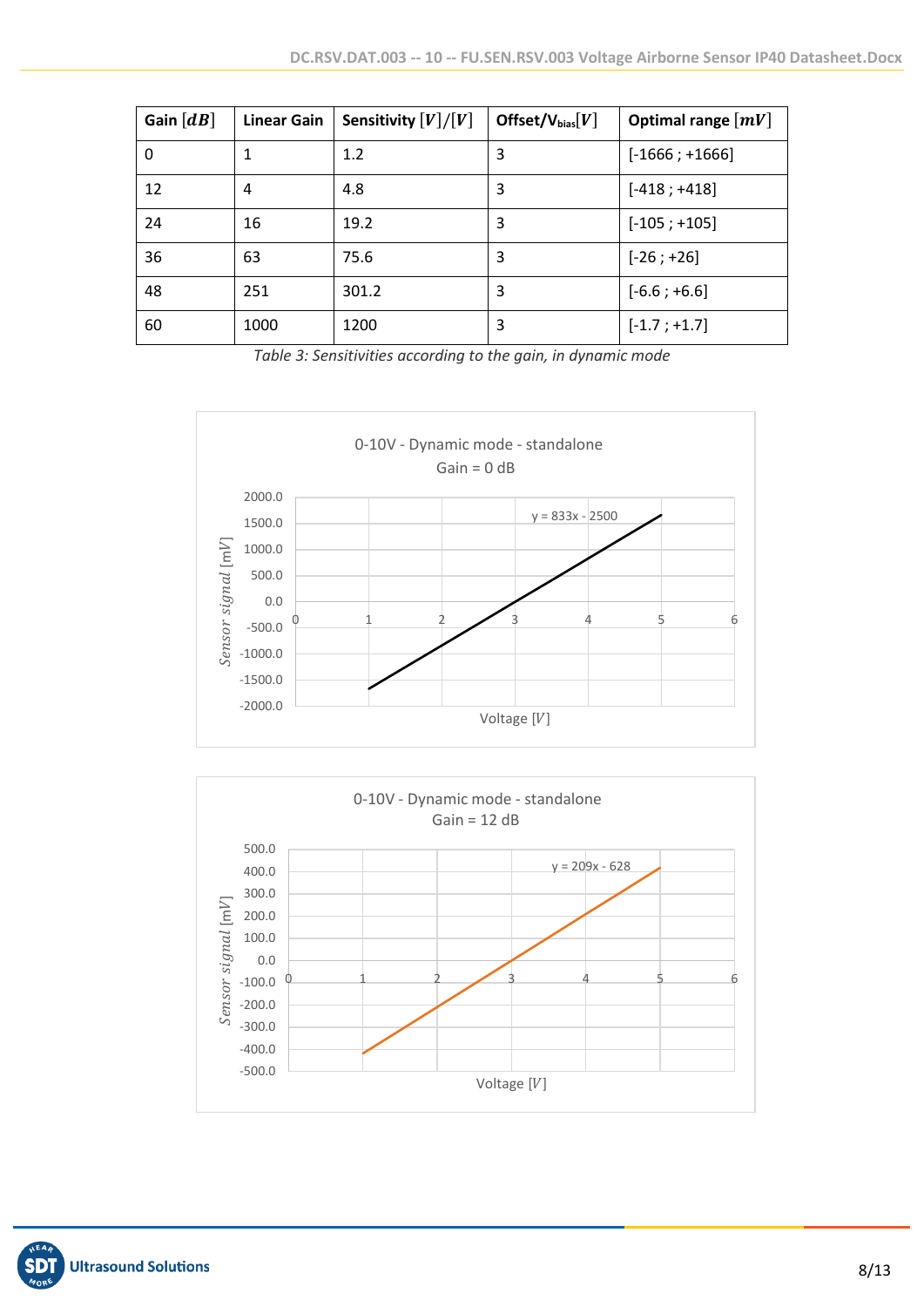





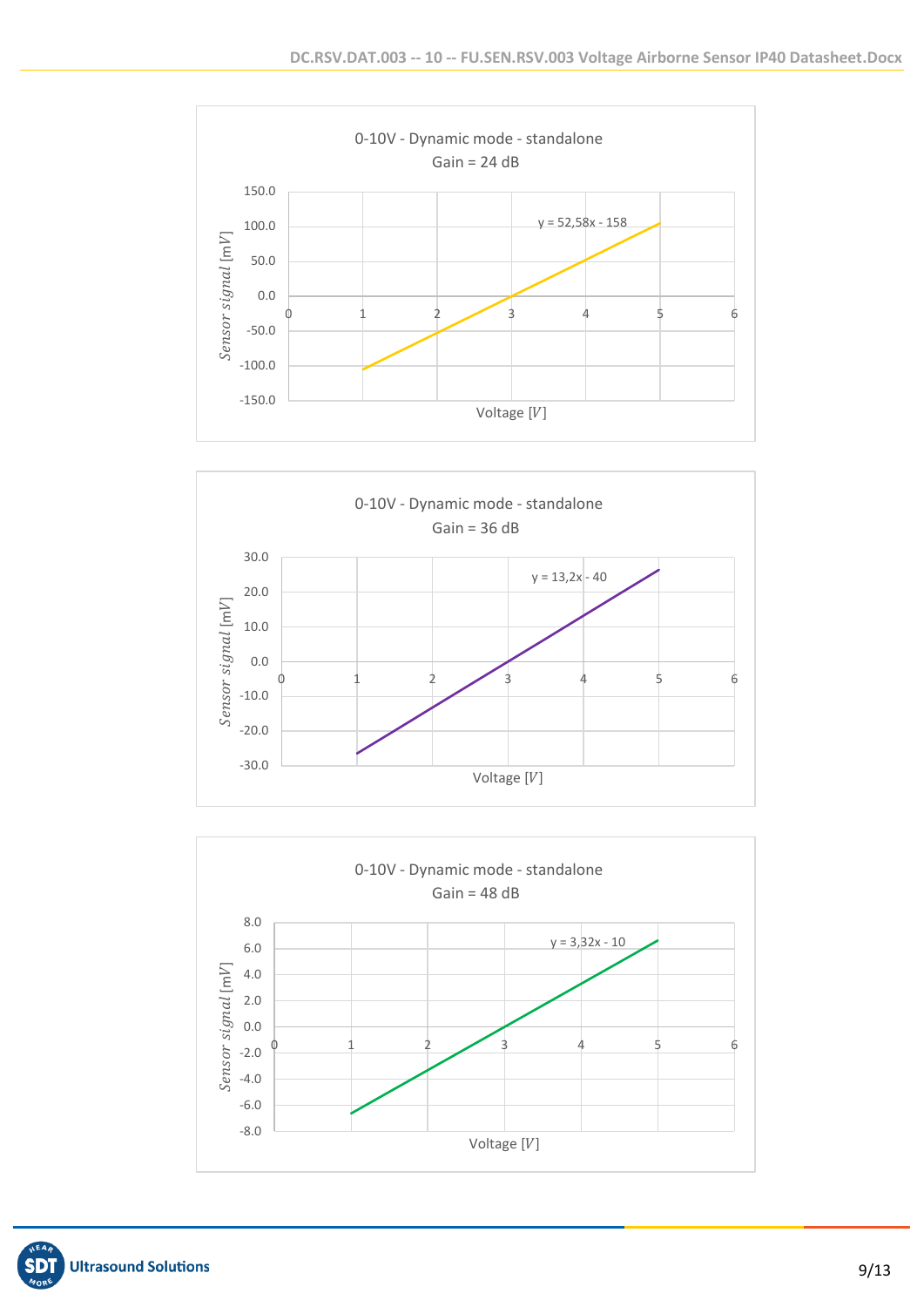

|                |                    |        |         | Gain [dB]           |        |         |
|----------------|--------------------|--------|---------|---------------------|--------|---------|
| Voltage<br>[V] | 60                 | 48     | 36      | 24                  | 12     | 0       |
|                | Sensor signal [mV] |        |         |                     |        |         |
| <1             |                    |        |         | Under-amplification |        |         |
| $\mathbf{1}$   | $-1,7$             | $-6,6$ | $-26,4$ | $-105,2$            | -418   | $-1666$ |
| 1,5            | $-1,3$             | $-5,0$ | $-19,8$ | $-78.9$             | $-314$ | $-1250$ |
| $\overline{2}$ | $-0,8$             | $-3,3$ | $-13,2$ | $-52,6$             | $-209$ | $-833$  |
| 2,5            | $-0,4$             | $-1,7$ | $-6,6$  | $-26,3$             | $-104$ | $-416$  |
| $3/V_{bias}$   | 0,0                | 0,0    | 0,0     | 0,0                 | 0,0    | 0,0     |
| 3,5            | 0,4                | 1,7    | 6,6     | 26,3                | 104    | 416     |
| 4              | 0,8                | 3,3    | 13,2    | 52,6                | 209    | 833     |
| 4,5            | 1,3                | 5,0    | 19,8    | 78,9                | 314    | 1250    |
| 5              | 1,7                | 6,6    | 26,4    | 105,2               | 418    | 1666    |
| >5             |                    |        |         | Over-amplification  |        |         |

*Table 4:Voltage / voltage equivalence table, in dynamic mode*

### **Communication:**

**Using the Configuration interface:**

Gain and mode can be changed from a PC using the SDT accessory **FU.RSC.ACC.001**, in a simple way. -**Download** then **install** the required SDT CONMONSENSE tool (compatible windows) at: <https://sdtultrasound.com/support/software/>

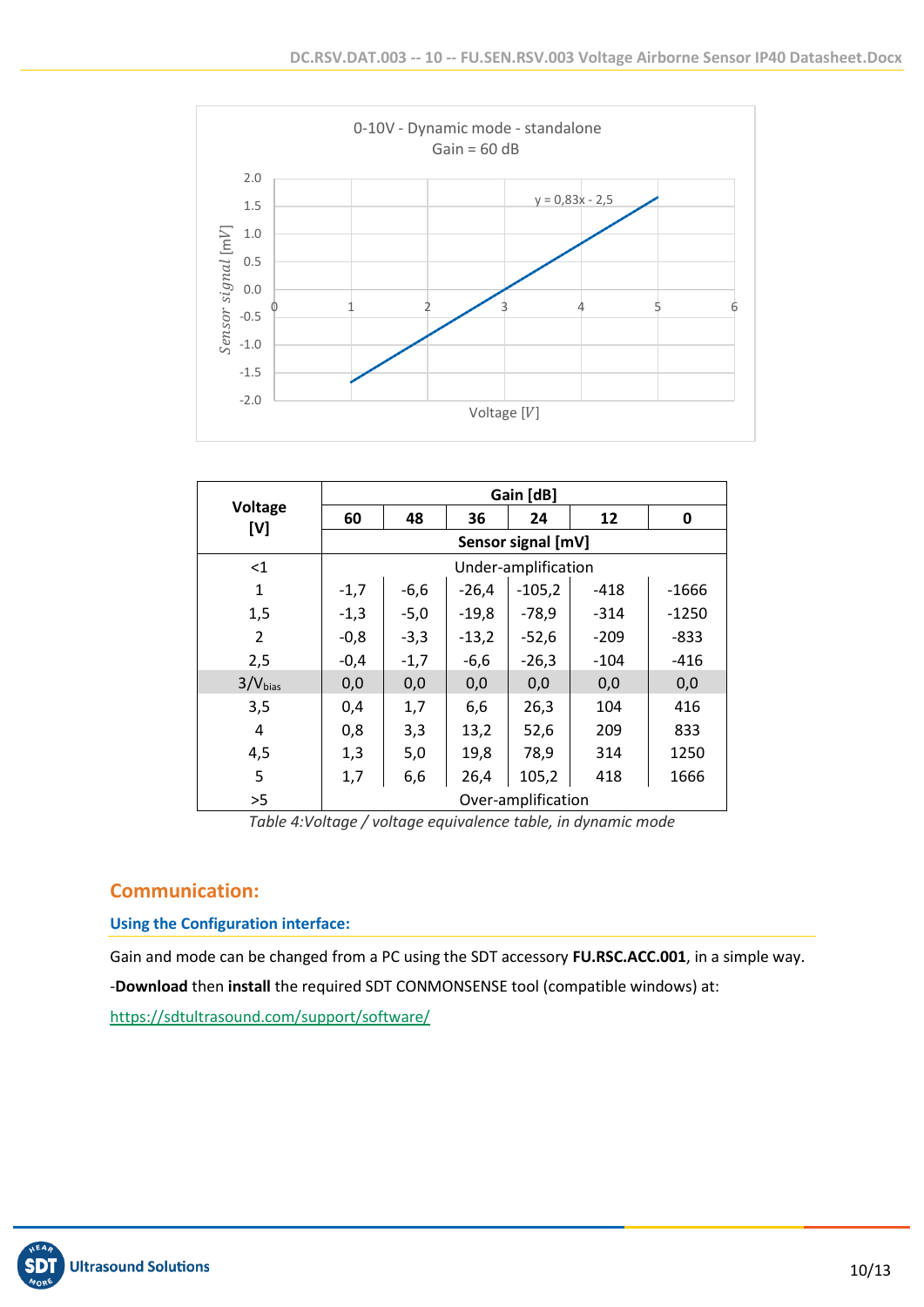

-**Connect** the sensor and the PC to the configuration interface using the provided cables.

-**Read** & **Edit** the sensor settings

#### **Digital output mode**

Gain and mode can be selected by generating pulses on the communication line.

The default state of the line is +VDD (pulled up internally with a 10  $\kappa$ Q] resistor) and a pulse consists of pulling the line down for at least 1 [ms] then releasing the line.

After the first pulse is initiated a 5 [s] internal timer is started. When the 5 [s] timeout occurs, the sensor counts how many pulses it received during this time-lapse:

- 1 pulse: increase the gain by 12 [dB] (has no effect if the gain is already at 60 [dB]);
- 2 pulses: decrease the gain by 12 [dB] (has no effect if the gain is already at 0 [dB]);
- 3 pulses: change the mode (switch between static and dynamic mode);
- 4 pulses: initialize the sensor in dynamic mode with a gain of 60 [dB] (factory reset);

After any modification, data are saved inside a non-volatile memory and are restored on sensor power on.

### *Example*

Change the output mode (generate 3 pulses under 5 [s]).



#### **Serial mode**

The communication line can also be used for a serial communication allowing advanced features. The protocol used is UART 9600-8-E-1 (9600 bauds, 8 data bits, 1 even parity bit, 1 stop bit). The user can write data to the sensor and read them back:

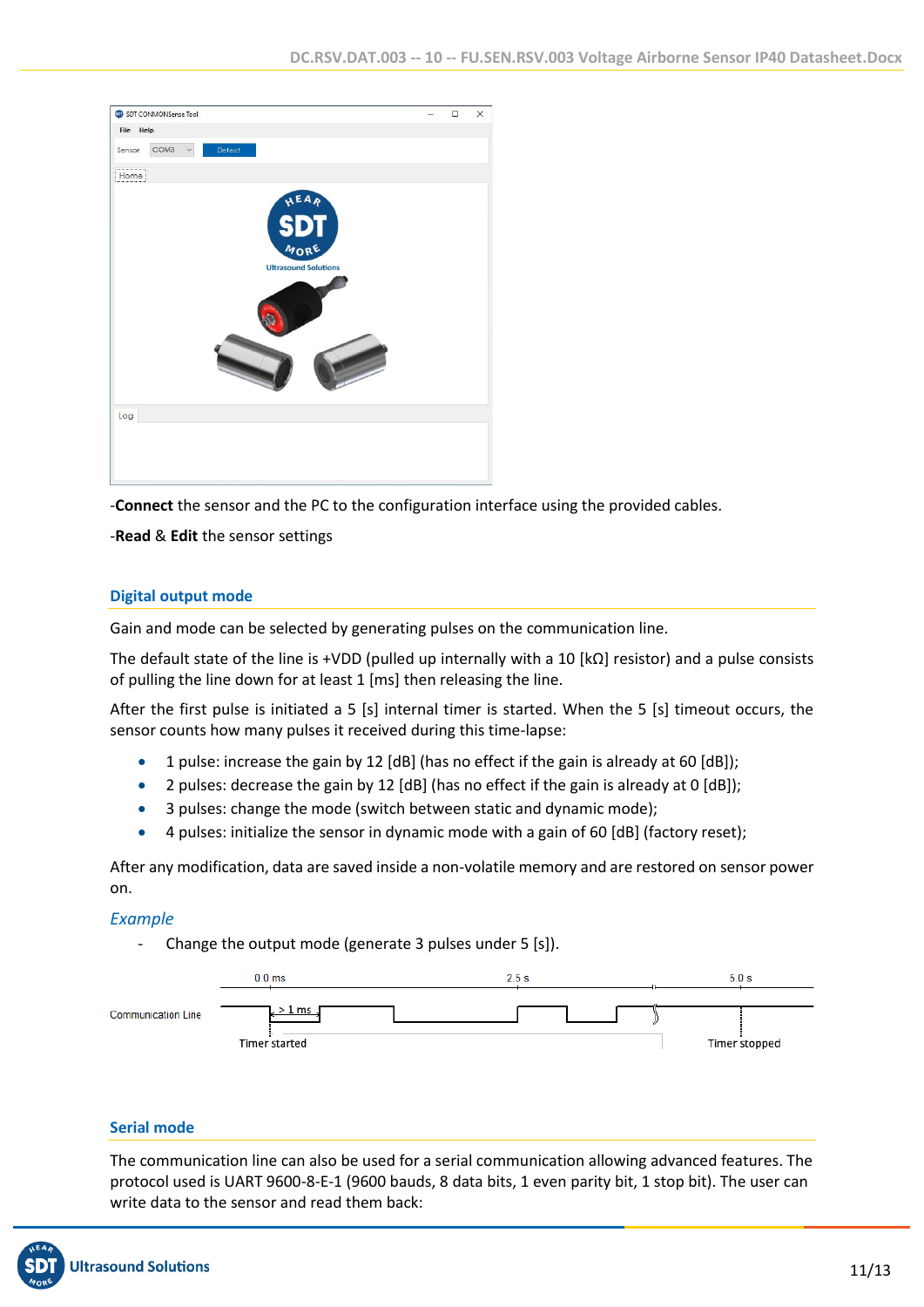- 1) The serial communication is initialized by the user by sending the header byte <AAh>.
- 2) The second byte is the device address or the generic address (<00h>). The sensor will only answer to its specific address or to the generic address.
- 3) The third byte is the memory address (see below) that the user wants to write or to read.
- 4) The fourth byte is the operation: <00h> for a write operation; <01h> for a read operation.
- 5)
- a. During a write, the fifth byte is sent by the user with the data that needs to be written.
- b. During a read, the fifth byte is sent by the user and contain the one-byte checksum.
- 6)
- a. During a write, the sixth byte is sent by the user and contain the one-byte checksum.
- b. During a read, the sixth byte is sent by the sensor containing the value of the memory address.

The one-byte checksum is the LSB (least signification byte) from the addition of all bytes sent.

After any modification, data are saved inside a non-volatile memory and are restored on sensor power on.

#### *Memory address*

| 00 | Sensor specific address (R/W) | range 0 to 255                                      |
|----|-------------------------------|-----------------------------------------------------|
| 01 | Sensor gain (R/W)             | range 0 to 60 with a step of 12                     |
| 02 | Sensor mode (R/W)             | 1 for static mode; 2 for dynamic mode               |
| 03 | Temperature (R)               | 8bits integer temperature value                     |
| 04 | Temperature (R)               | 32bits float temperature value byte 1 (LSB)         |
| 05 | Temperature (R)               | 32bits float temperature value byte 2               |
| 06 | Temperature (R)               | 32 bits float number temperature value byte 3       |
| 07 | Temperature (R)               | 32 bits float number temperature value byte 4 (MSB) |
| 08 | Firmware version (R)          | 32bits integer firmware version value byte 1 (LSB)  |
| 09 | Firmware version (R)          | 32 bits integer firmware version value byte 2       |
| 10 | Firmware version (R)          | 32bits integer firmware version value byte 3        |
| 11 | Firmware version (R)          | 32bits integer firmware version value byte 4 (MSB)  |

#### *Examples*

a) Write a new specific device address, <11h> to the sensor:

*User: <AAh 00h 00h 00h 11h BBh>*

(Checksum is AAh + 11h = BBh)

b) Read the sensor gain (assuming the gain is set at 48 [dB] and the device specific address is set to <11h>):

*User: <AAh 11h 01h 01h BDh> Sensor: <30h>* (Checksum is  $AAh + 11h + 01h + 01h = BDh$ )